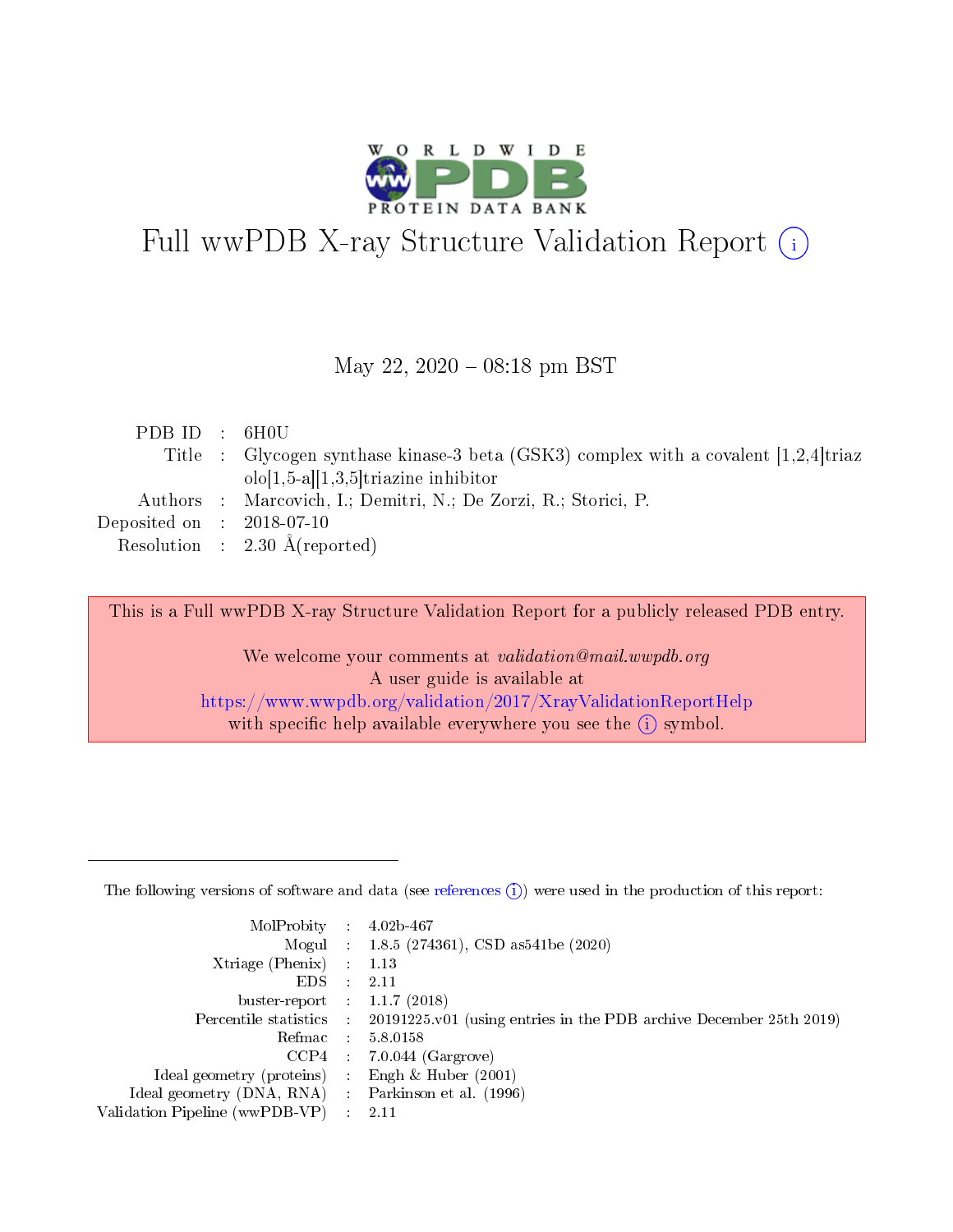# 1 [O](https://www.wwpdb.org/validation/2017/XrayValidationReportHelp#overall_quality)verall quality at a glance  $(i)$

The following experimental techniques were used to determine the structure: X-RAY DIFFRACTION

The reported resolution of this entry is 2.30 Å.

Percentile scores (ranging between 0-100) for global validation metrics of the entry are shown in the following graphic. The table shows the number of entries on which the scores are based.



| Metric                | Whole archive<br>$(\#\mathrm{Entries})$ | Similar resolution<br>$(\#\text{Entries},\, \text{resolution}\; \text{range}(\textup{\AA}))$ |
|-----------------------|-----------------------------------------|----------------------------------------------------------------------------------------------|
| $R_{free}$            | 130704                                  | $5042$ $(2.30-2.30)$                                                                         |
| Clashscore            | 141614                                  | $5643(2.30-2.30)$                                                                            |
| Ramachandran outliers | 138981                                  | $\overline{5575}$ $(2.30-2.30)$                                                              |
| Sidechain outliers    | 138945                                  | $5575(2.30-2.30)$                                                                            |
| RSRZ outliers         | 127900                                  | $4938(2.30-2.30)$                                                                            |

The table below summarises the geometric issues observed across the polymeric chains and their fit to the electron density. The red, orange, yellow and green segments on the lower bar indicate the fraction of residues that contain outliers for  $>=3, 2, 1$  and 0 types of geometric quality criteria respectively. A grey segment represents the fraction of residues that are not modelled. The numeric value for each fraction is indicated below the corresponding segment, with a dot representing fractions  $\epsilon=5\%$  The upper red bar (where present) indicates the fraction of residues that have poor fit to the electron density. The numeric value is given above the bar.

| Mol | ${\bf Chain \mid Length}$ | Quality of chain |         |     |
|-----|---------------------------|------------------|---------|-----|
|     | 120                       | $\%$<br>76%      | $6\%$ . | 17% |
|     | 00                        | 3%<br>77%        | $5\%$ . | 17% |

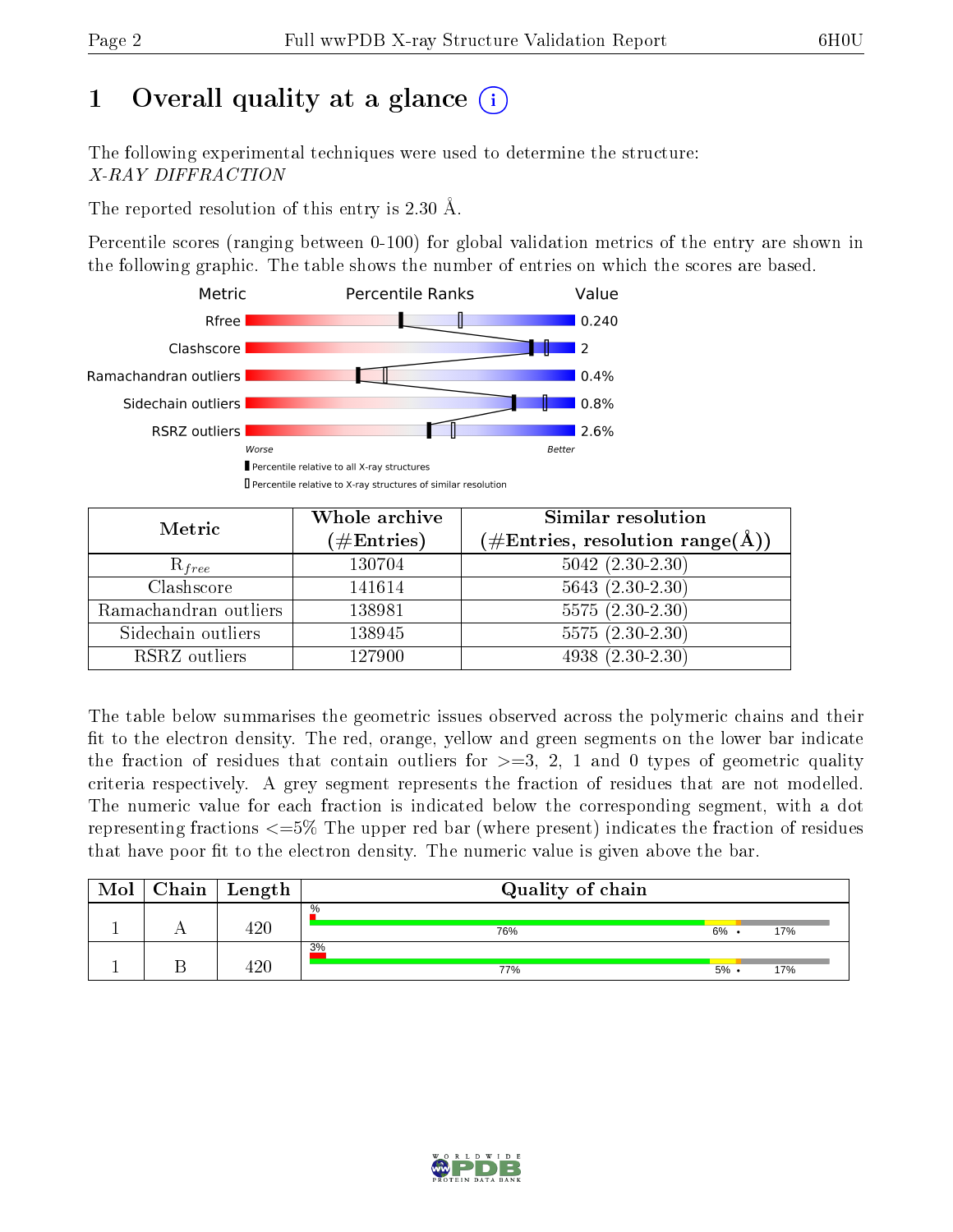# 2 Entry composition  $\binom{1}{1}$

There are 7 unique types of molecules in this entry. The entry contains 5922 atoms, of which 0 are hydrogens and 0 are deuteriums.

In the tables below, the ZeroOcc column contains the number of atoms modelled with zero occupancy, the AltConf column contains the number of residues with at least one atom in alternate conformation and the Trace column contains the number of residues modelled with at most 2 atoms.

Molecule 1 is a protein called Glycogen synthase kinase-3 beta.

| Mol | Chain Residues | Atoms         |                   |     | $\rm ZeroOcc \mid AltConf \mid Trace$ |  |  |  |
|-----|----------------|---------------|-------------------|-----|---------------------------------------|--|--|--|
|     | 348            | Total<br>2790 | 1795 479          | - N | - 505 - 11                            |  |  |  |
|     | 348            | Total<br>2790 | $C-N$<br>1795 479 |     | - 505 - 11                            |  |  |  |

• Molecule 2 is  $(2 \{R\})$ -3-[7-azanyl-5-(cyclohexylamino)-[1,2,4]triazolo[1,5-a][1,3,5]triazin-2-yl  $[-2$ -cyano-propanamide (three-letter code: FKB) (formula:  $C_{14}H_{19}N_9O$ ) (labeled as "Ligand of Interest" by author).



|  | $Mol$   Chain   Residues | Atoms                     | ZeroOcc   AltConf |
|--|--------------------------|---------------------------|-------------------|
|  |                          | Total C N O<br>14 9<br>24 |                   |
|  |                          | Total C N O<br>24<br>14   |                   |

• Molecule 3 is MALONATE ION (three-letter code: MLI) (formula:  $C_3H_2O_4$ ).

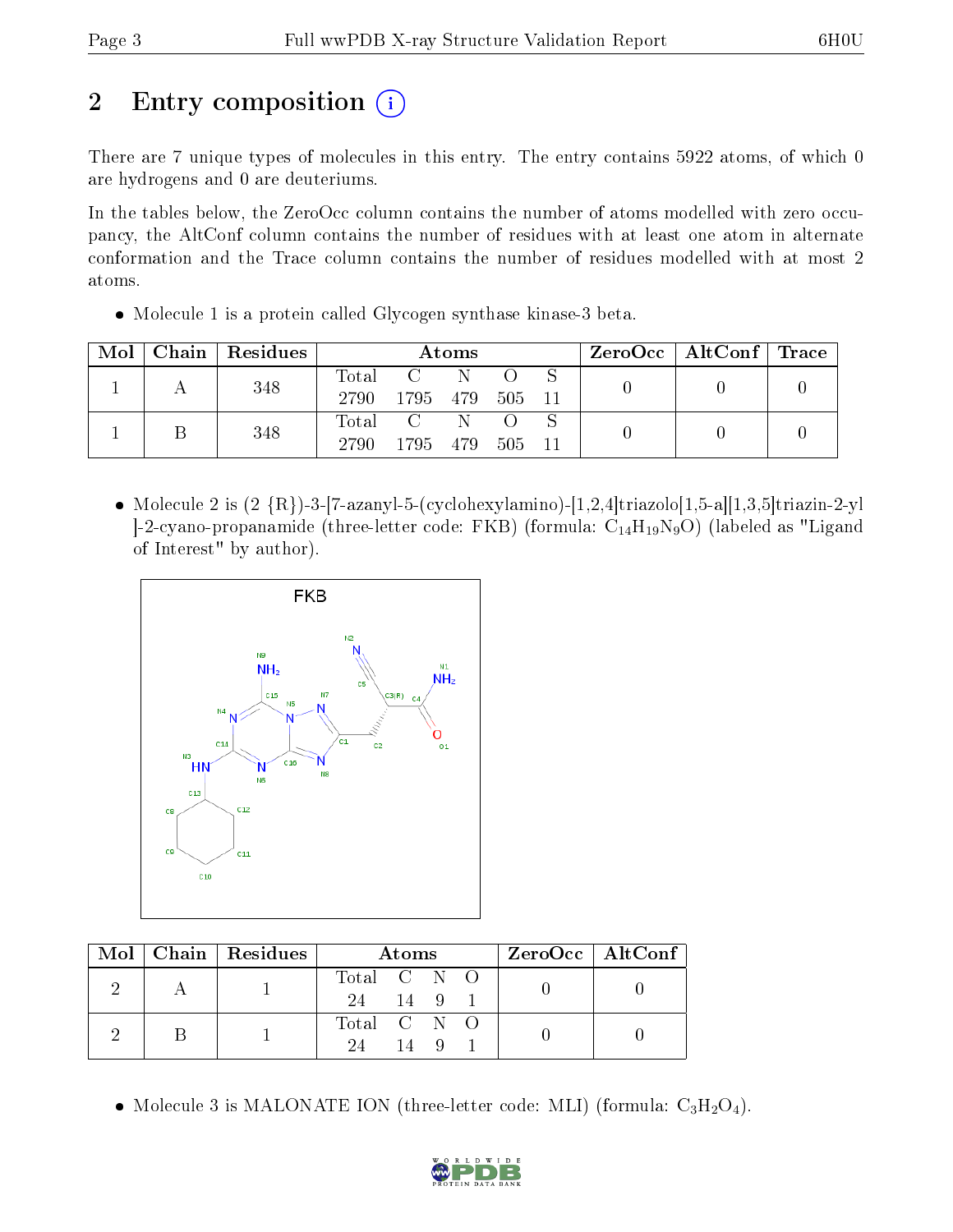

|  | Mol   Chain   Residues | <b>Atoms</b>                                            | ZeroOcc   AltConf |
|--|------------------------|---------------------------------------------------------|-------------------|
|  |                        | $\begin{bmatrix} \text{Total} & \text{C} \end{bmatrix}$ |                   |

• Molecule 4 is GLYCEROL (three-letter code: GOL) (formula:  $C_3H_8O_3$ ).



|  | Mol   Chain   Residues | Atoms                   | $ZeroOcc \   \$ AltConf |
|--|------------------------|-------------------------|-------------------------|
|  |                        | Total C O<br>6 3 3      |                         |
|  |                        | Total C O<br>3 3<br>6 — |                         |
|  |                        | Total C O               |                         |

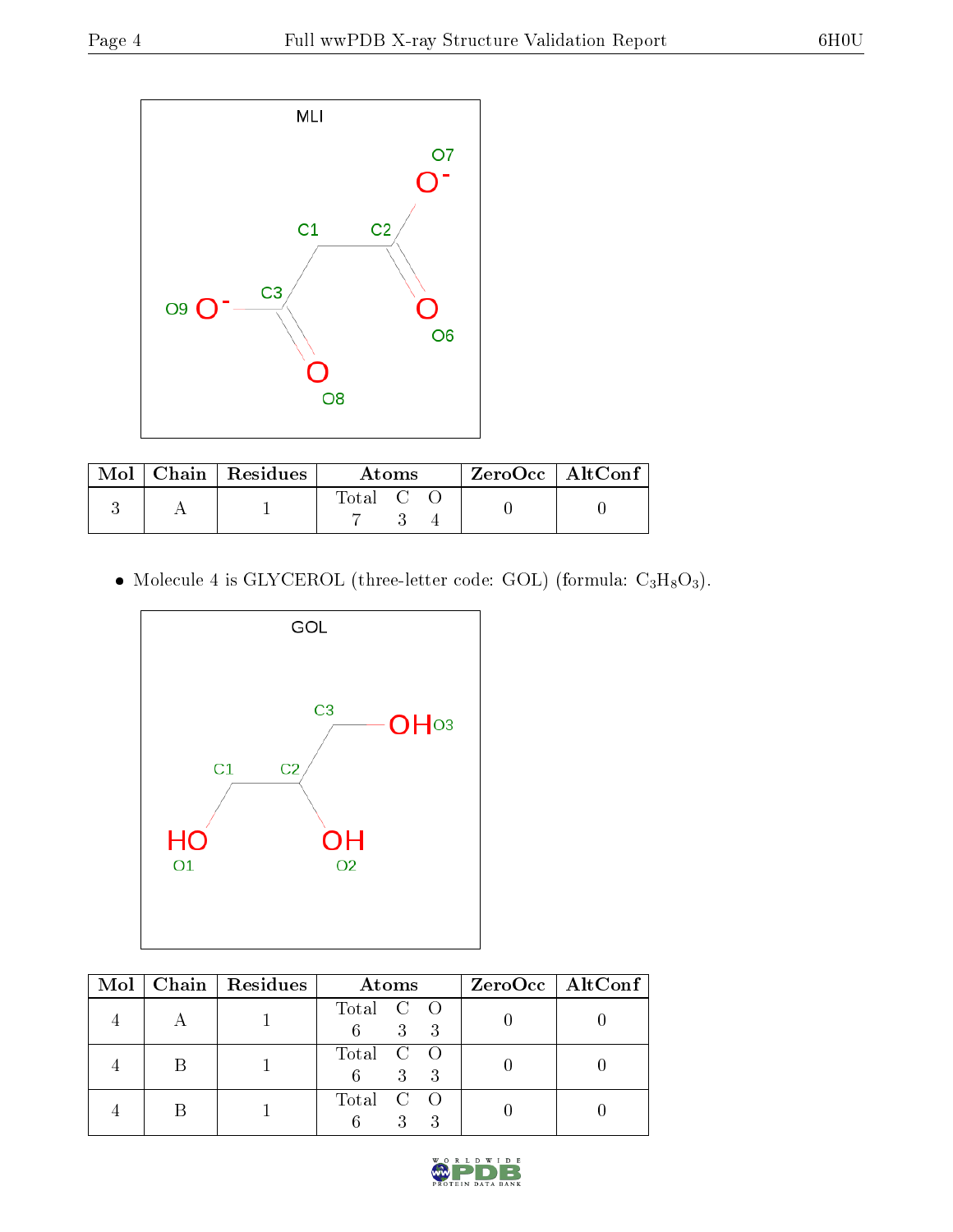Molecule 5 is CHLORIDE ION (three-letter code: CL) (formula: Cl).

|  | $\text{Mol}$   Chain   Residues | Atoms    | $\mid$ ZeroOcc $\mid$ AltConf |  |
|--|---------------------------------|----------|-------------------------------|--|
|  |                                 | Total Cl |                               |  |

Molecule 6 is SODIUM ION (three-letter code: NA) (formula: Na).

|  | $Mol$   Chain   Residues | Atoms | $ZeroOcc \mid AltConf \mid$ |  |
|--|--------------------------|-------|-----------------------------|--|
|  |                          | Total |                             |  |

 $\bullet\,$  Molecule 7 is water.

|  | Mol   Chain   Residues | Atoms                  | $ZeroOcc \   \$ AltConf |
|--|------------------------|------------------------|-------------------------|
|  | 142                    | Total O<br>142.<br>142 |                         |
|  | 124                    | Total O<br>194<br>194  |                         |

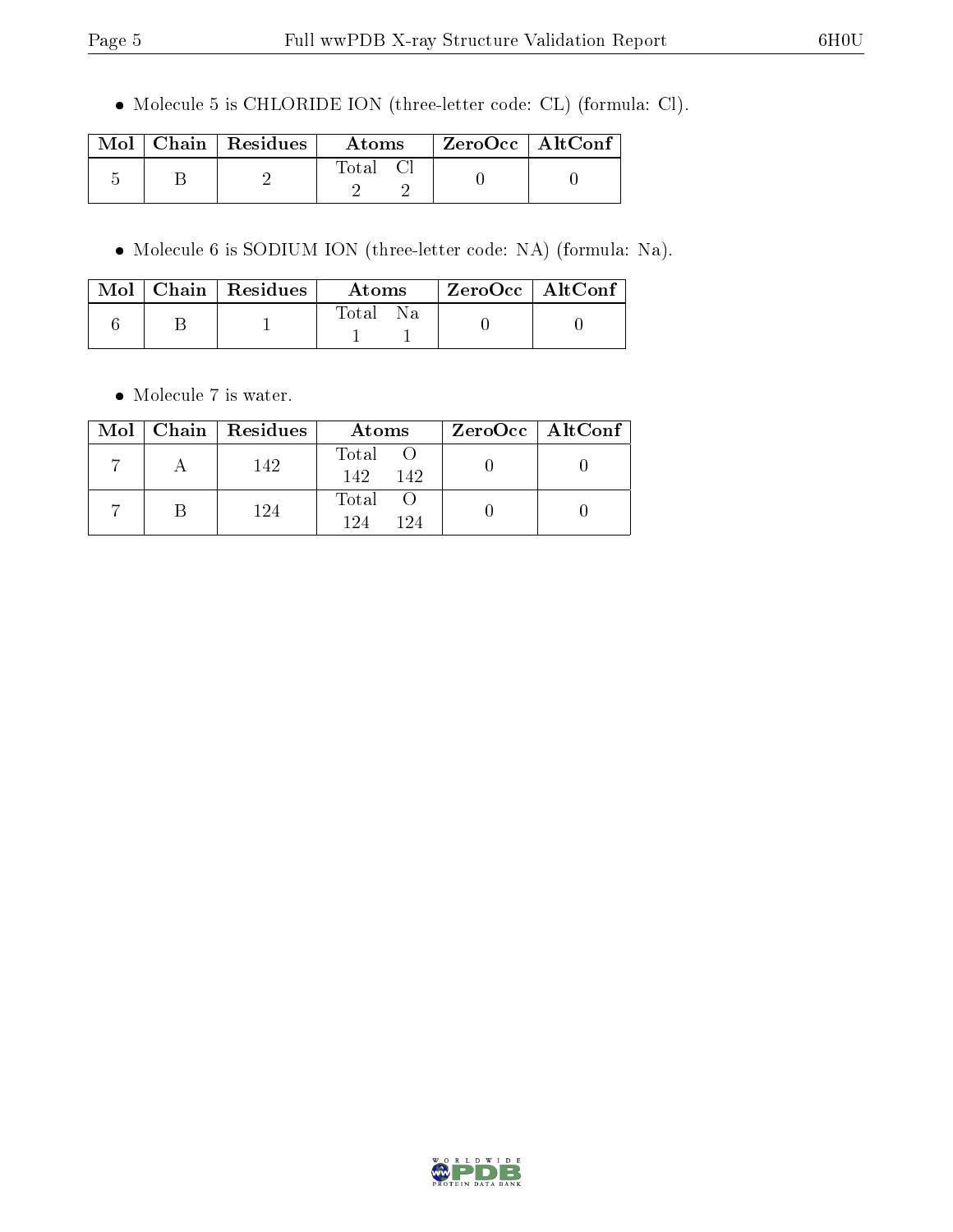# 3 Residue-property plots  $(i)$

These plots are drawn for all protein, RNA and DNA chains in the entry. The first graphic for a chain summarises the proportions of the various outlier classes displayed in the second graphic. The second graphic shows the sequence view annotated by issues in geometry and electron density. Residues are color-coded according to the number of geometric quality criteria for which they contain at least one outlier: green  $= 0$ , yellow  $= 1$ , orange  $= 2$  and red  $= 3$  or more. A red dot above a residue indicates a poor fit to the electron density (RSRZ  $> 2$ ). Stretches of 2 or more consecutive residues without any outlier are shown as a green connector. Residues present in the sample, but not in the model, are shown in grey.



• Molecule 1: Glycogen synthase kinase-3 beta

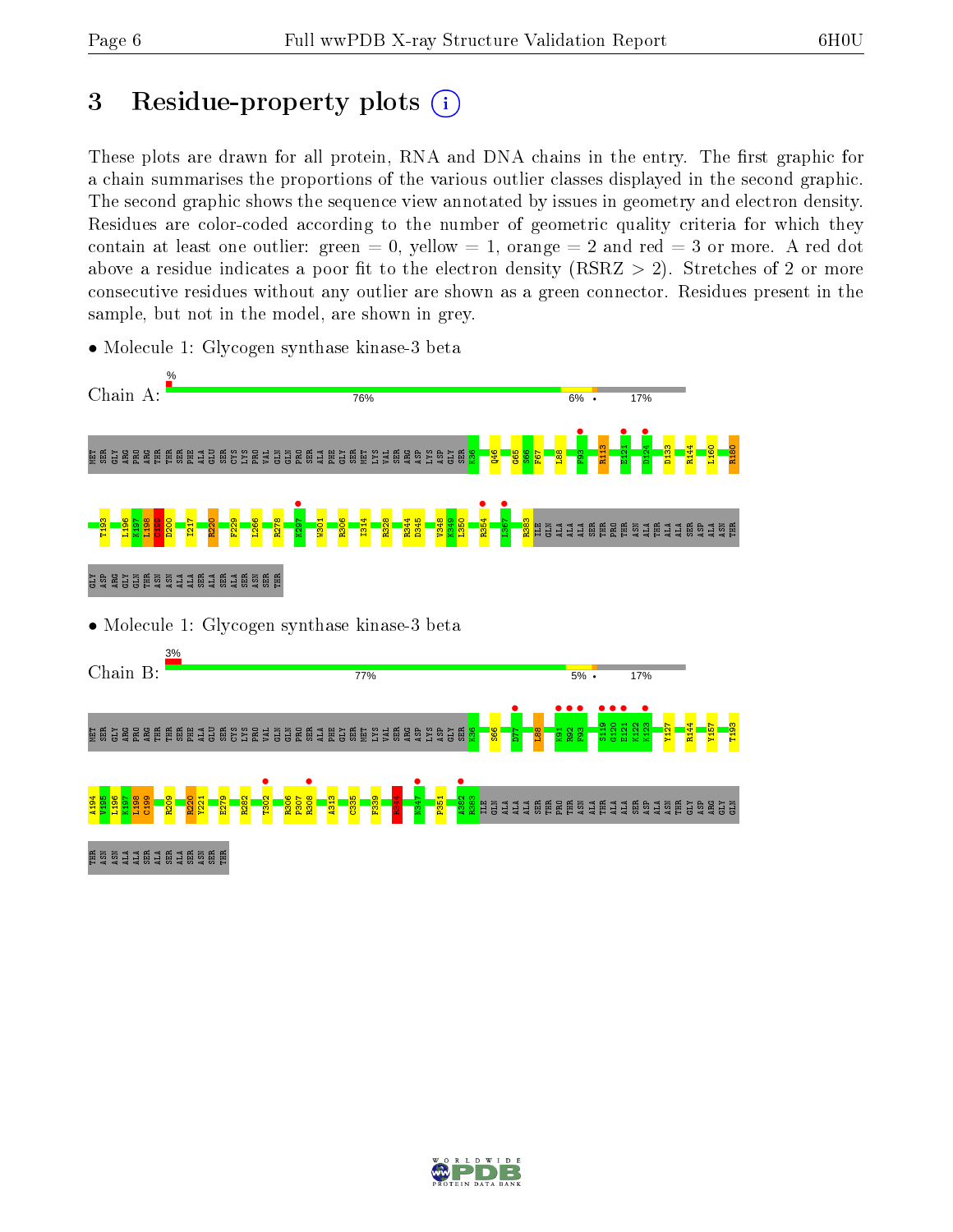# 4 Data and refinement statistics  $(i)$

| Property                                                         | Value                                            | Source     |
|------------------------------------------------------------------|--------------------------------------------------|------------|
| Space group                                                      | P 21 21 21                                       | Depositor  |
| Cell constants                                                   | $86.80\text{\AA}$ 94.54A 106.58A                 | Depositor  |
| a, b, c, $\alpha$ , $\beta$ , $\gamma$                           | $90.00^{\circ}$ $90.00^{\circ}$<br>$90.00^\circ$ |            |
| Resolution $(A)$                                                 | $47.27 - 2.30$                                   | Depositor  |
|                                                                  | $47.27 - 2.07$                                   | <b>EDS</b> |
| $\%$ Data completeness                                           | $99.6(47.27-2.30)$                               | Depositor  |
| (in resolution range)                                            | 99.2 (47.27-2.07)                                | <b>EDS</b> |
| $R_{merge}$                                                      | (Not available)                                  | Depositor  |
| $\mathrm{R}_{sym}$                                               | $(Not\ avariable)$                               | Depositor  |
| $\langle I/\sigma(I) \rangle^{-1}$                               | $1.29$ (at $2.07\text{\AA}$ )                    | Xtriage    |
| Refinement program                                               | <b>REFMAC 5.8.0230</b>                           | Depositor  |
|                                                                  | 0.192,<br>0.240                                  | Depositor  |
| $R, R_{free}$                                                    | $0.198$ ,<br>0.240                               | DCC        |
| $R_{free}$ test set                                              | 2691 reflections $(5.01\%)$                      | wwPDB-VP   |
| Wilson B-factor $(A^2)$                                          | 39.3                                             | Xtriage    |
| Anisotropy                                                       | 0.161                                            | Xtriage    |
| Bulk solvent $k_{sol}(\text{e}/\text{A}^3), B_{sol}(\text{A}^2)$ | $0.35$ , $39.2$                                  | <b>EDS</b> |
| L-test for $\mathrm{twinning}^2$                                 | $< L >$ = 0.49, $< L2$ = 0.32                    | Xtriage    |
| Estimated twinning fraction                                      | No twinning to report.                           | Xtriage    |
| $\overline{F_o}, \overline{F_c}$ correlation                     | 0.96                                             | <b>EDS</b> |
| Total number of atoms                                            | 5922                                             | wwPDB-VP   |
| Average B, all atoms $(A^2)$                                     | 38.0                                             | wwPDB-VP   |

Xtriage's analysis on translational NCS is as follows: The largest off-origin peak in the Patterson function is  $3.69\%$  of the height of the origin peak. No significant pseudotranslation is detected.

<sup>&</sup>lt;sup>2</sup>Theoretical values of  $\langle |L| \rangle$ ,  $\langle L^2 \rangle$  for acentric reflections are 0.5, 0.333 respectively for untwinned datasets, and 0.375, 0.2 for perfectly twinned datasets.



<span id="page-6-1"></span><span id="page-6-0"></span><sup>1</sup> Intensities estimated from amplitudes.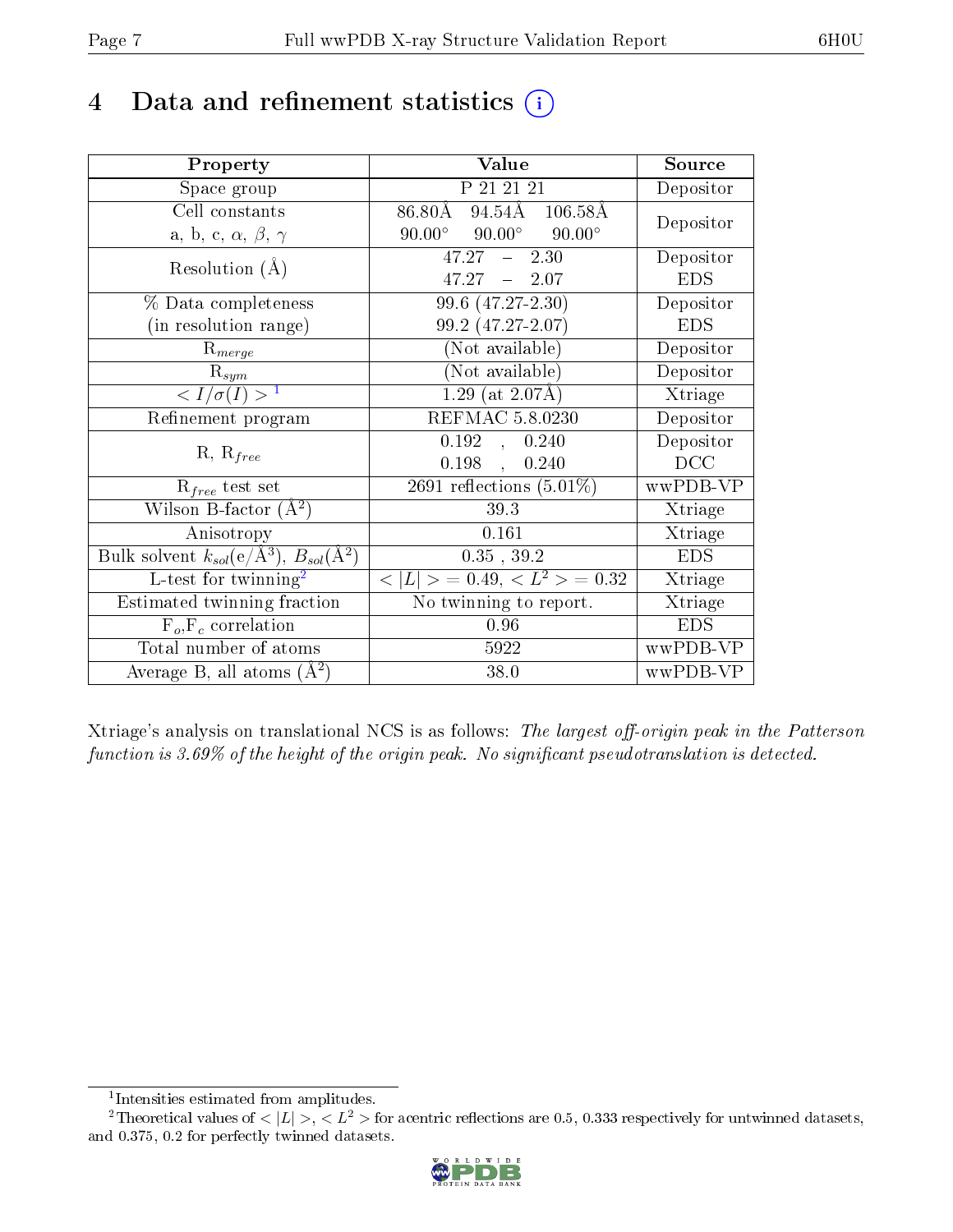# 5 Model quality  $(i)$

## 5.1 Standard geometry  $(i)$

Bond lengths and bond angles in the following residue types are not validated in this section: GOL, FKB, MLI, NA, CL

The Z score for a bond length (or angle) is the number of standard deviations the observed value is removed from the expected value. A bond length (or angle) with  $|Z| > 5$  is considered an outlier worth inspection. RMSZ is the root-mean-square of all Z scores of the bond lengths (or angles).

| Chain<br>Mol |     |      | Bond lengths    | Bond angles |                  |  |
|--------------|-----|------|-----------------|-------------|------------------|--|
|              |     | RMSZ | $\# Z  > 5$     | RMSZ        | # $ Z  > 5$      |  |
|              |     | 0.53 | $2/2861(0.1\%)$ | 0.69        | $1/3892(0.0\%)$  |  |
|              |     | 0.54 | $2/2861(0.1\%)$ | 0.72        | $2/3892(0.1\%)$  |  |
| All          | Аll | 0.53 | $4/5722(0.1\%)$ | 0.70        | $3/7784~(0.0\%)$ |  |

Chiral center outliers are detected by calculating the chiral volume of a chiral center and verifying if the center is modelled as a planar moiety or with the opposite hand.A planarity outlier is detected by checking planarity of atoms in a peptide group, atoms in a mainchain group or atoms of a sidechain that are expected to be planar.

|  | Mol   Chain   $\#\text{Chirality outliers}$   $\#\text{Planarity outliers}$ |
|--|-----------------------------------------------------------------------------|
|  |                                                                             |
|  |                                                                             |
|  |                                                                             |

All (4) bond length outliers are listed below:

| Mol | ${\rm Chain}$ | Res | Type | Atoms | Z          | Observed $(A)$ | Ideal(A  |
|-----|---------------|-----|------|-------|------------|----------------|----------|
|     |               | 199 | CVC  | $C-N$ | 10.15      | $1.57\,$       | $1.34\,$ |
|     |               | 199 |      | $C-N$ | 9.53       | $1.55\,$       | 1.34     |
|     |               | 198 | LEU. | C-N   | 8.66       | 1.53           | 1.34     |
|     |               | 198 | LEI  | C-N   | $\cdot$ 16 | $1.50\,$       | 1.34     |

All (3) bond angle outliers are listed below:

| Mol | Chain | $\operatorname{Res}$ | Type | Atoms       | 7       | Observed $(°)$ | Ideal(°) |
|-----|-------|----------------------|------|-------------|---------|----------------|----------|
|     |       | 198                  | LEU  | $O-C-N$     | $-9.46$ | 107.56         | 122.70   |
|     |       | 198                  | UEU. | $O-C-N$     | $-6.58$ | 112.17         | 122.70   |
|     |       | 344                  | ARG  | $NE-CZ-NH2$ | $-5.26$ | 117 67         | 120.30   |

There are no chirality outliers.

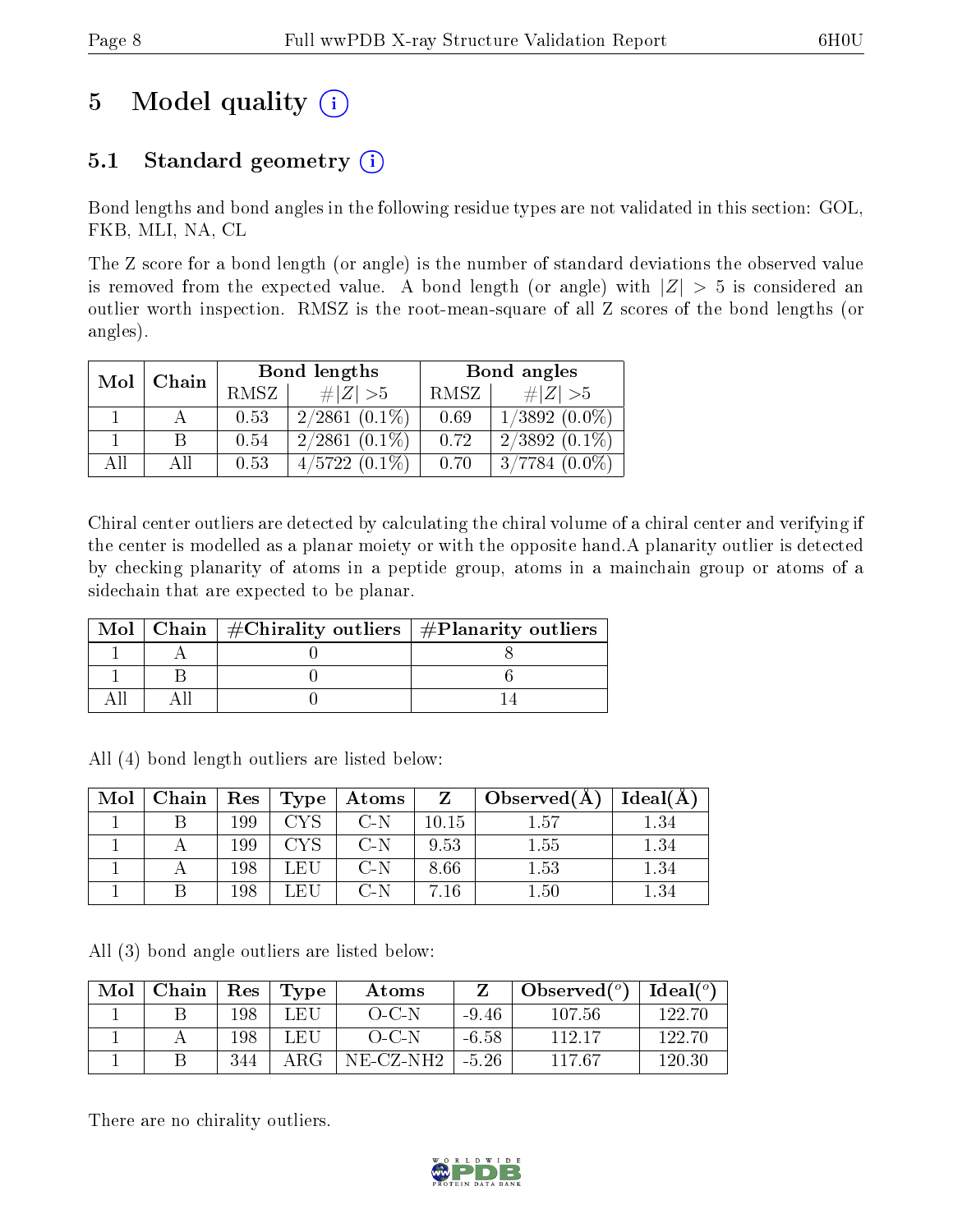| Mol          | Chain          | Res | Type        | Group     |
|--------------|----------------|-----|-------------|-----------|
| 1            | А              | 113 | $\rm{ARG}$  | Sidechain |
| 1            | A              | 144 | ARG         | Sidechain |
| 1            | A              | 180 | ARG         | Sidechain |
| 1            | $\mathbf{A}$   | 198 | LEU         | Mainchain |
| 1            | $\overline{A}$ | 199 | <b>CYS</b>  | Mainchain |
| 1            | $\overline{A}$ | 278 | $\rm{ARG}$  | Sidechain |
| 1            | $\mathbf{A}$   | 328 | $\rm{ARG}$  | Sidechain |
| 1            | $\overline{A}$ | 344 | ARG         | Sidechain |
| $\mathbf{1}$ | В              | 144 | $\rm{ARG}$  | Sidechain |
| $\mathbf{1}$ | В              | 198 | LEU         | Mainchain |
| 1            | В              | 209 | ARG         | Sidechain |
| 1            | В              | 220 | ARG         | Sidechain |
| $\mathbf{1}$ | В              | 306 | $\rm{ARG}$  | Sidechain |
| 1            | R              | 344 | ${\rm ARG}$ | Sidechain |

All (14) planarity outliers are listed below:

### 5.2 Too-close contacts (i)

In the following table, the Non-H and H(model) columns list the number of non-hydrogen atoms and hydrogen atoms in the chain respectively. The H(added) column lists the number of hydrogen atoms added and optimized by MolProbity. The Clashes column lists the number of clashes within the asymmetric unit, whereas Symm-Clashes lists symmetry related clashes.

| Mol            | Chain | $\bf Non-H$    | H (model)        | H(added)       | Clashes        | Symm-Clashes |
|----------------|-------|----------------|------------------|----------------|----------------|--------------|
|                | А     | 2790           |                  | 2816           | 15             |              |
|                | В     | 2790           | 0                | 2816           | 11             |              |
| 2              | А     | 24             | $\left( \right)$ |                | 0              |              |
| $\overline{2}$ | B     | 24             | $\left( \right)$ | 0              |                | O            |
| 3              | А     | 7              | 0                | $\overline{2}$ |                | O            |
| 4              | А     | 6              |                  | 8              |                |              |
| 4              | Β     | 12             | $\Omega$         | 16             |                |              |
| $\overline{5}$ | B     | $\overline{2}$ | 0                |                |                |              |
| 6              | В     |                | 0                |                |                |              |
|                | А     | 142            | $\left( \right)$ |                | $\overline{2}$ |              |
| 7              | В     | 124            | 0                |                | $\mathcal{D}$  |              |
| All            | All   | 5922           |                  | 5658           | 24             |              |

The all-atom clashscore is defined as the number of clashes found per 1000 atoms (including hydrogen atoms). The all-atom clashscore for this structure is 2.

All (24) close contacts within the same asymmetric unit are listed below, sorted by their clash magnitude.

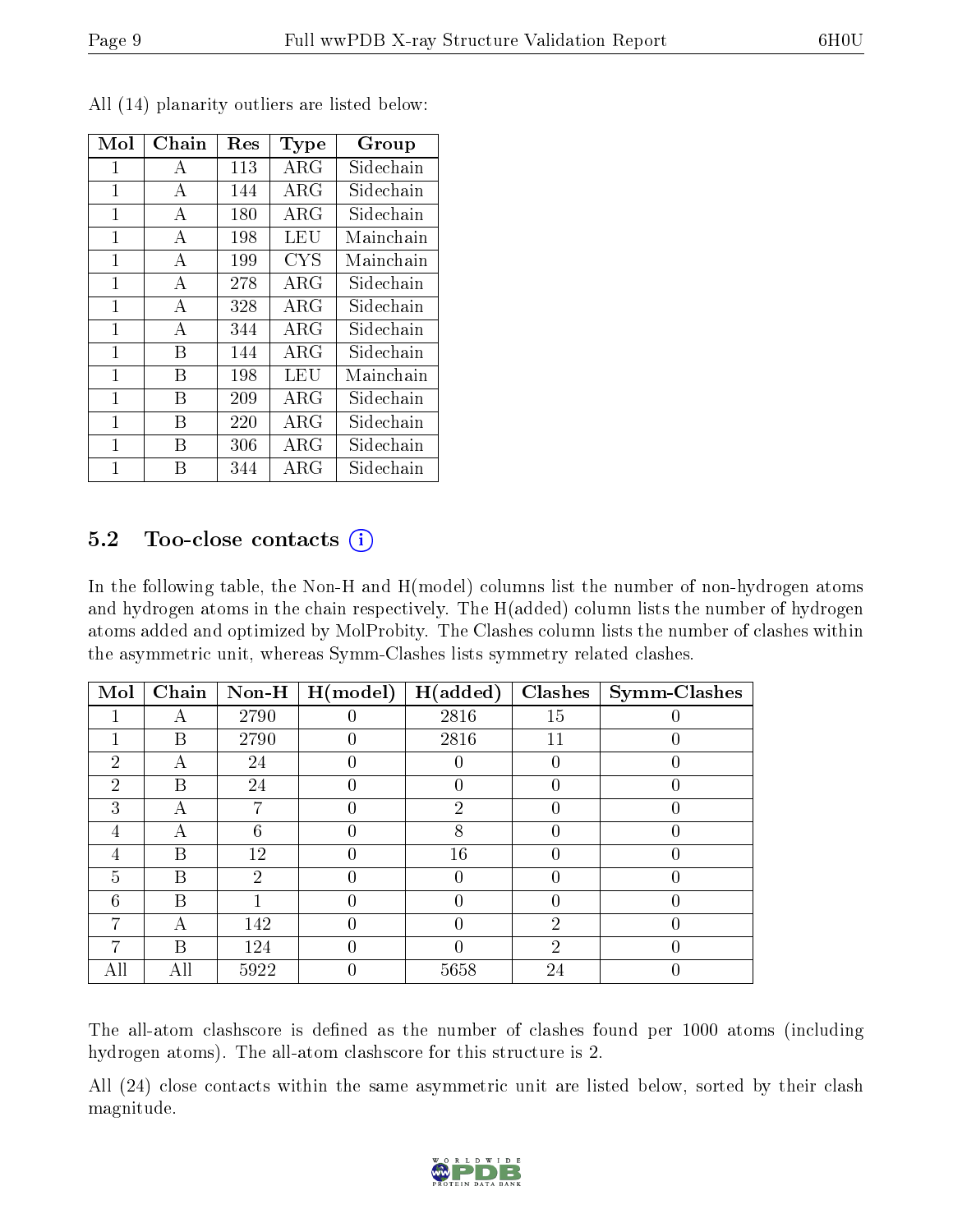|                      |                      | Interatomic    | Clash         |
|----------------------|----------------------|----------------|---------------|
| Atom-1               | Atom-2               | distance $(A)$ | overlap $(A)$ |
| 1:B:335:CYS:O        | 1:B:344:ARG:NH2      | 2.25           | 0.68          |
| 1:B:302:THR:OG1      | 7: B:601: HOH:O      | 2.13           | 0.65          |
| 1: A: 383: ARG: NH1  | 7: A:602: HOH:O      | 2.34           | 0.59          |
| 1:A:180:ARG:HE       | 1:A:217:ILE:HG12     | 1.68           | 0.59          |
| 1:A:193:THR:O        | 1:A:354:ARG:NH2      | 2.39           | 0.56          |
| 1:B:307:PRO:O        | 1:B:308:ARG:HB2      | 2.07           | 0.55          |
| 1:A:113:ARG:HD2      | 1:A:133:ASP:OD1      | 2.09           | 0.53          |
| 1:B:279:GLU:OE2      | 1:B:282:ARG:NH2      | 2.26           | 0.53          |
| 1:A:306:ARG:HD2      | 7:A:672:HOH:O        | 2.09           | 0.52          |
| 1: A: 160: LEU: HD11 | 1: A: 350: LEU: HD22 | 1.92           | 0.51          |
| 1:B:157:TYR:CZ       | 1:B:351:PRO:HG2      | 2.47           | 0.49          |
| 1: A:345: ASP:O      | 1: A:348: VAL:HG12   | 2.12           | 0.49          |
| 1: A:88:LEU:HD23     | 7: B:702: HOH:O      | 2.13           | 0.48          |
| 1:B:193:THR:O        | 1:B:194:ALA:HB3      | 2.18           | 0.43          |
| 1:B:313:ALA:HB2      | 1:B:339:PHE:CE1      | 2.54           | 0.42          |
| $1: A:229:$ PHE:HE1  | 1: A:266:LEU:HD11    | 1.84           | 0.42          |
| 1: A:301:TRP:HB3     | 1:A:314:ILE:HG23     | 2.02           | 0.42          |
| 1:A:220:ARG:HD3      | 1:B:220:ARG:HD3      | 2.02           | 0.41          |
| 1:B:196:LEU:HD23     | 1:B:196:LEU:C        | 2.41           | 0.41          |
| 1:B:88:LEU:HD12      | 1:B:127:TYR:CZ       | 2.55           | 0.41          |
| 1:A:220:ARG:HD3      | 1:B:220:ARG:CD       | 2.51           | 0.41          |
| 1:A:266:LEU:HA       | 1:A:266:LEU:HD23     | 1.85           | 0.40          |
| 1:A:196:LEU:C        | 1: A: 196: LEU: HD23 | 2.42           | 0.40          |
| 1:A:65:GLY:HA3       | $1: A:67:$ PHE:CE1   | 2.57           | 0.40          |

There are no symmetry-related clashes.

### 5.3 Torsion angles (i)

#### 5.3.1 Protein backbone (i)

In the following table, the Percentiles column shows the percent Ramachandran outliers of the chain as a percentile score with respect to all X-ray entries followed by that with respect to entries of similar resolution.

The Analysed column shows the number of residues for which the backbone conformation was analysed, and the total number of residues.

| Mol   Chain | Analysed                                       |  |           | Favoured   Allowed   Outliers   Percentiles |
|-------------|------------------------------------------------|--|-----------|---------------------------------------------|
|             | $346/420$ $(82\%)$   334 $(96\%)$   10 $(3\%)$ |  | $-2(1\%)$ | 25 <br>$\vert$ 31                           |
|             | $346/420$ (82\%)   332 (96\%)   13 (4\%)       |  | $1(0\%)$  | 41<br>50                                    |

Continued on next page...

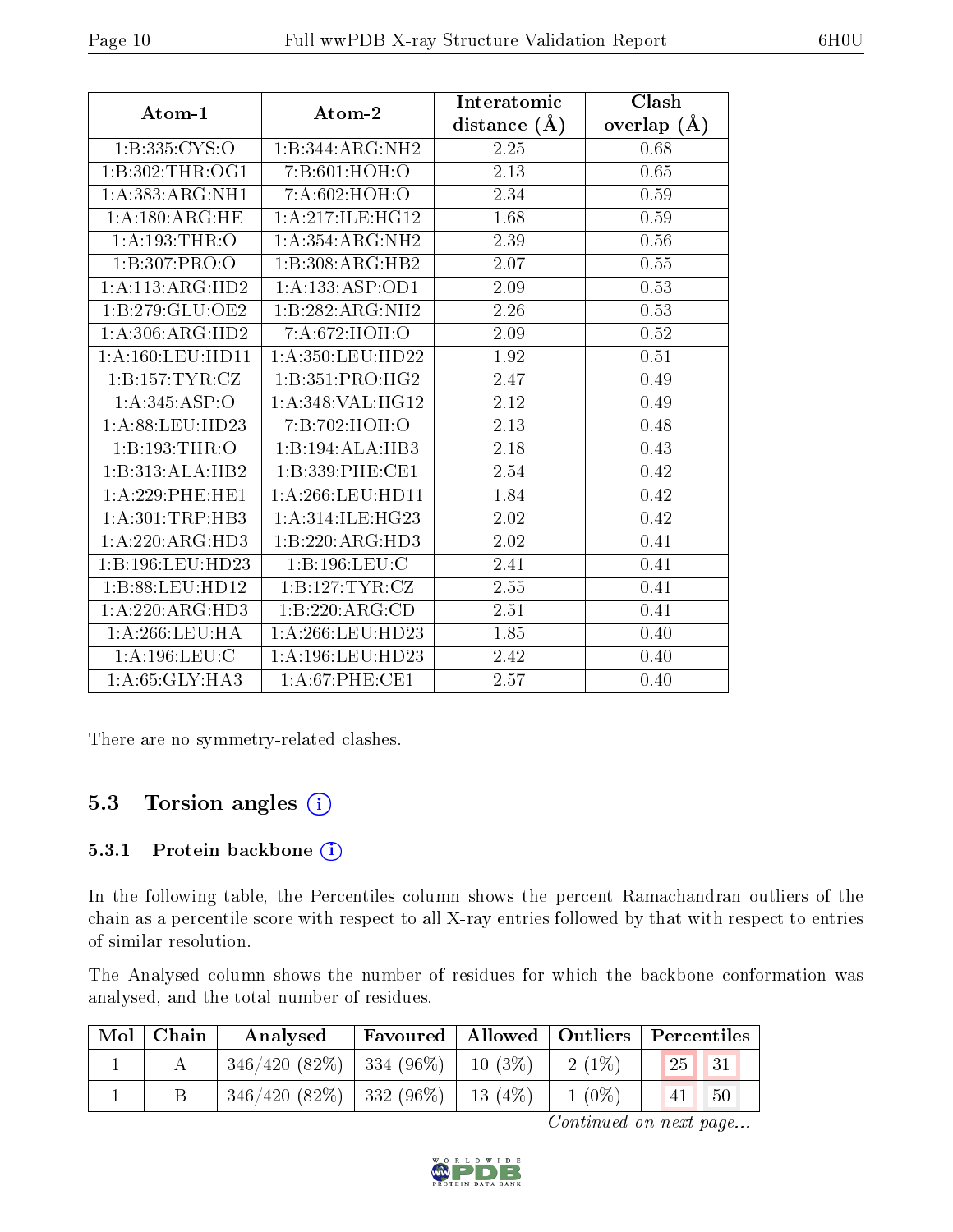Continued from previous page...

|     | Mol   Chain | Analysed                                     |  | $\mid$ Favoured $\mid$ Allowed $\mid$ Outliers $\mid$ Percentiles |
|-----|-------------|----------------------------------------------|--|-------------------------------------------------------------------|
| All | All         | 692/840 (82%)   666 (96%)   23 (3%)   3 (0%) |  | $\parallel$ 34 $\parallel$ 42                                     |

All (3) Ramachandran outliers are listed below:

| Mol | Chain | Res | 'Type      |
|-----|-------|-----|------------|
|     |       | 220 | $\rm{ARG}$ |
|     |       | 221 |            |
|     |       | 200 |            |

#### 5.3.2 Protein sidechains  $(i)$

In the following table, the Percentiles column shows the percent sidechain outliers of the chain as a percentile score with respect to all X-ray entries followed by that with respect to entries of similar resolution.

The Analysed column shows the number of residues for which the sidechain conformation was analysed, and the total number of residues.

| Mol | Chain | Analysed         | Rotameric    | Outliers | Percentiles |              |
|-----|-------|------------------|--------------|----------|-------------|--------------|
|     |       | $310/364$ (85%)  | 308 $(99\%)$ | $2(1\%)$ | 86          | $\boxed{94}$ |
|     |       | $310/364$ (85\%) | 307 $(99\%)$ | $3(1\%)$ | 76          | 87           |
| All | All   | 620/728(85%)     | 615 $(99\%)$ | 5(1%)    | 81          |              |

All (5) residues with a non-rotameric sidechain are listed below:

| Mol | Chain | Res | <b>Type</b> |
|-----|-------|-----|-------------|
|     |       | 46  | <b>GLN</b>  |
|     |       | 199 | <b>CYS</b>  |
|     |       | 66  | SER.        |
|     |       | 88  | LEU         |
|     |       | 199 | CYS         |

Some sidechains can be flipped to improve hydrogen bonding and reduce clashes. There are no such sidechains identified.

#### $5.3.3$  RNA  $(i)$

There are no RNA molecules in this entry.

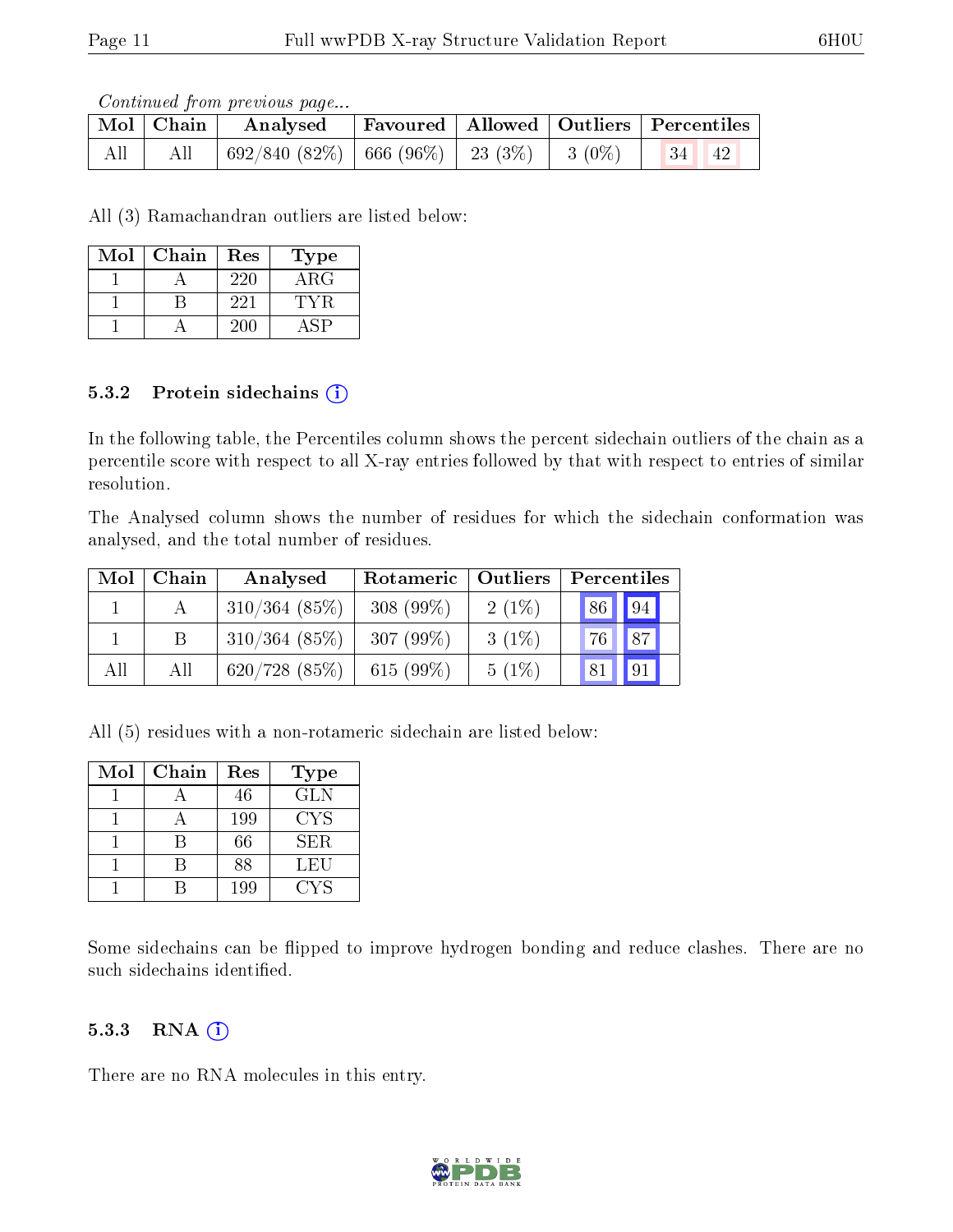### 5.4 Non-standard residues in protein, DNA, RNA chains (i)

There are no non-standard protein/DNA/RNA residues in this entry.

### 5.5 Carbohydrates (i)

There are no carbohydrates in this entry.

### 5.6 Ligand geometry  $(i)$

Of 9 ligands modelled in this entry, 3 are monoatomic - leaving 6 for Mogul analysis.

In the following table, the Counts columns list the number of bonds (or angles) for which Mogul statistics could be retrieved, the number of bonds (or angles) that are observed in the model and the number of bonds (or angles) that are dened in the Chemical Component Dictionary. The Link column lists molecule types, if any, to which the group is linked. The Z score for a bond length (or angle) is the number of standard deviations the observed value is removed from the expected value. A bond length (or angle) with  $|Z| > 2$  is considered an outlier worth inspection. RMSZ is the root-mean-square of all Z scores of the bond lengths (or angles).

| Mol            | Type       | Chain |     | Link<br>Res | <b>Bond lengths</b> |      |           | Bond angles |      |                      |
|----------------|------------|-------|-----|-------------|---------------------|------|-----------|-------------|------|----------------------|
|                |            |       |     |             | Counts              | RMSZ | Z  > 2    | Counts      | RMSZ | # $ Z  > 2$          |
| 4              | $\rm GOL$  | А     | 503 |             | 5,5,5               | 0.38 | $\theta$  | 5,5,5       | 0.47 |                      |
| $\overline{4}$ | GOL        | B     | 502 |             | 5,5,5               | 0.91 |           | 5,5,5       | 0.71 |                      |
| $\overline{2}$ | <b>FKB</b> | А     | 501 |             | 19, 26, 26          | 1.49 | 3(15%)    | 21,36,36    | 2.40 | (42%)<br>$9^{\circ}$ |
| $\overline{2}$ | <b>FKB</b> | B     | 501 |             | 19, 26, 26          | 1.16 | $3(15\%)$ | 21,36,36    | 2.55 | (42%)                |
| 3              | MLI        | А     | 502 |             | 0.6, 6              | 0.00 |           | 0.7.7       | 0.00 |                      |
| 4              | $\rm GOL$  | B     | 503 |             | 5,5,5               | 0.57 | 0         | 5,5,5       | 0.52 |                      |

In the following table, the Chirals column lists the number of chiral outliers, the number of chiral centers analysed, the number of these observed in the model and the number defined in the Chemical Component Dictionary. Similar counts are reported in the Torsion and Rings columns. '-' means no outliers of that kind were identified.

| Mol                         | Type       | Chain | Res | Link | Chirals | <b>Torsions</b>  | Rings   |
|-----------------------------|------------|-------|-----|------|---------|------------------|---------|
| 4                           | GOL        | А     | 503 |      |         | 0/4/4/4          |         |
| 4                           | GOL        | Β     | 502 |      |         | $\sqrt{2/4/4/4}$ |         |
| $\mathcal{D}_{\mathcal{L}}$ | <b>FKB</b> | А     | 501 |      |         | 2/11/22/22       | 0/3/3/3 |
| $\mathcal{D}$               | <b>FKB</b> | Β     | 501 |      |         | 1/11/22/22       | 0/3/3/3 |
| 3                           | MLI        | А     | 502 |      |         | 0/0/4/4          |         |
|                             | GOL        | В     | 503 |      |         | 2/4/4/4          |         |

All (6) bond length outliers are listed below:

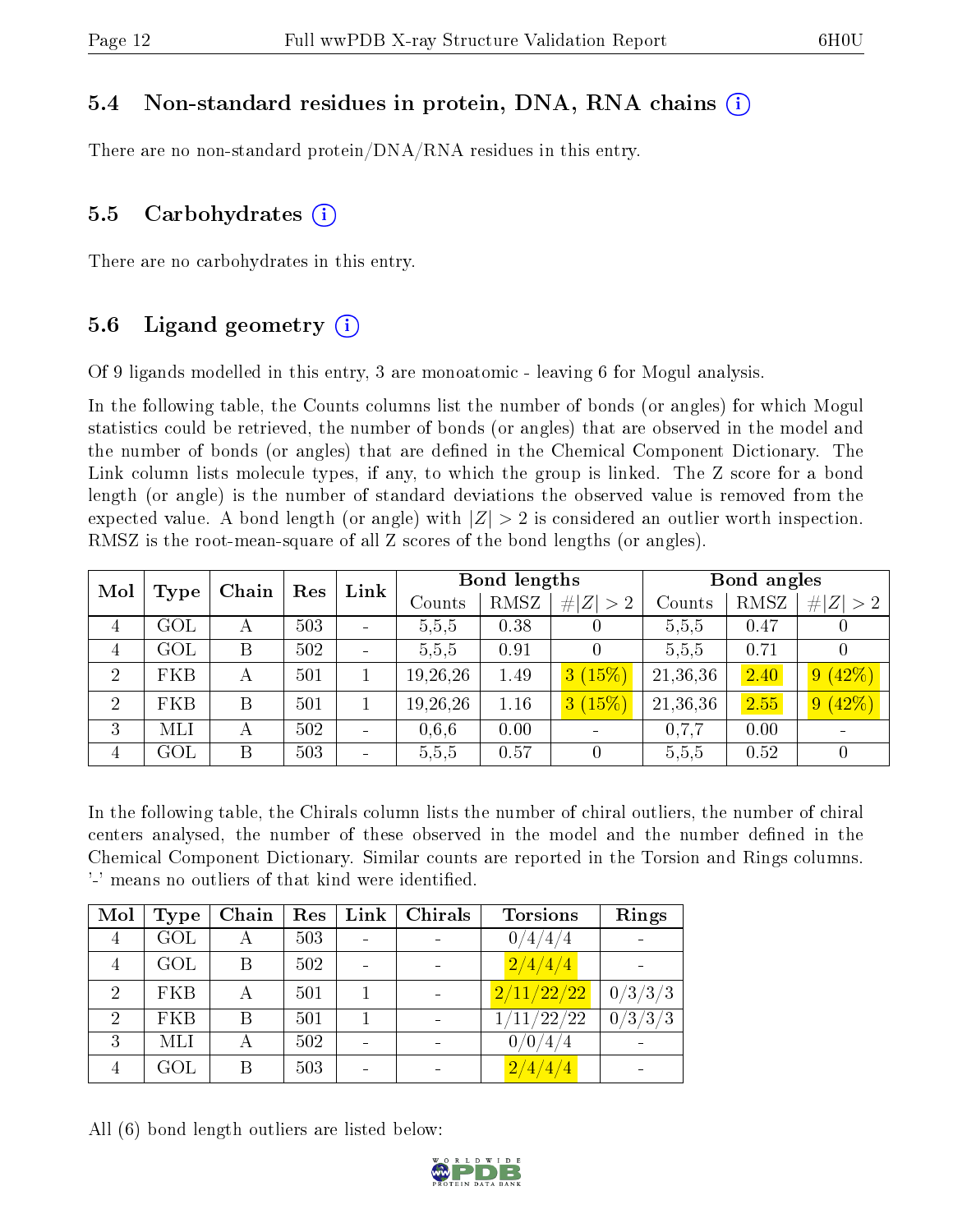| Mol            | Chain | Res | Type       | Atoms    | $\mathbf{Z}$ | Observed $(A$ | Ideal(A) |
|----------------|-------|-----|------------|----------|--------------|---------------|----------|
| $\overline{2}$ |       | 501 | <b>FKB</b> | $C3-C5$  | $-4.63$      | 1.42          | 1.47     |
| 2              |       | 501 | FKB        | $C16-N8$ | $-2.63$      | 1.31          | 1.35     |
| $\overline{2}$ |       | 501 | <b>FKB</b> | $C5-N2$  | $-2.50$      | 1.09          | 1.14     |
| $\mathcal{D}$  | B     | 501 | FKB        | $C2-C3$  | $-2.48$      | 1.52          | 1.54     |
| $\mathcal{D}$  |       | 501 | FKB        | $C2-C3$  | $-2.17$      | 1.52          | 1.54     |
| റ              |       | 501 | FKB        | $C3-C5$  | $-2.00$      | 1.45          | 1.47     |

All (18) bond angle outliers are listed below:

| Mol            | Chain    | Res | Type       | Atoms               | Z       | $\mathbf{Observed}(^o)$ | Ideal (°) |
|----------------|----------|-----|------------|---------------------|---------|-------------------------|-----------|
| 2              | B        | 501 | FKB        | $C3-C5-N2$          | $-6.00$ | 172.64                  | 177.86    |
| $\overline{2}$ | A        | 501 | FKB        | $N9$ -C15-N4        | 4.57    | 123.04                  | 117.03    |
| $\overline{2}$ | B        | 501 | FKB        | $C9$ - $C8$ - $C13$ | 4.18    | 118.98                  | 111.11    |
| $\overline{2}$ | А        | 501 | FKB        | $C9$ - $C8$ - $C13$ | 4.14    | 118.91                  | 111.11    |
| $\overline{2}$ | $\bf{A}$ | 501 | FKB        | $N6$ -C14-N4        | $-4.13$ | 119.69                  | 126.23    |
| $\overline{2}$ | А        | 501 | FKB        | $C3-C5-N2$          | $-4.04$ | 174.34                  | 177.86    |
| $\overline{2}$ | B        | 501 | FKB        | $N9$ -C15-N4        | 3.78    | 122.00                  | 117.03    |
| $\overline{2}$ | B        | 501 | <b>FKB</b> | $N9$ -C15-N5        | 3.47    | 120.31                  | 117.97    |
| $\overline{2}$ | B        | 501 | FKB        | $C5-C3-C4$          | $-3.40$ | 101.54                  | 109.15    |
| $\overline{2}$ | B        | 501 | FKB        | N6-C14-N4           | $-3.33$ | 120.97                  | 126.23    |
| $\overline{2}$ | А        | 501 | FKB        | $C3-C4-N1$          | $-3.01$ | 113.52                  | 116.80    |
| $\overline{2}$ | B        | 501 | FKB        | $C11-C12-C13$       | 2.75    | 116.29                  | 111.11    |
| $\overline{2}$ | B        | 501 | FKB        | $C1-C2-C3$          | $-2.73$ | 106.24                  | 113.09    |
| $\overline{2}$ | А        | 501 | FKB        | N3-C14-N4           | 2.67    | 121.18                  | 117.18    |
| $\overline{2}$ | A        | 501 | FKB        | $C11-C12-C13$       | $-2.46$ | 106.48                  | 111.11    |
| $\overline{2}$ | А        | 501 | FKB        | $C1-C2-C3$          | $-2.38$ | 107.13                  | 113.09    |
| $\overline{2}$ | B        | 501 | <b>FKB</b> | $N3-C14-N6$         | 2.26    | 120.58                  | 117.18    |
| $\overline{2}$ | А        | 501 | FKB        | $C10-C11-C12$       | $-2.13$ | 107.07                  | 111.42    |

There are no chirality outliers.

All (7) torsion outliers are listed below:

| Mol | Chain | Res | Type       | Atoms                                                          |
|-----|-------|-----|------------|----------------------------------------------------------------|
|     | R     | 502 | GOL        | O1-C1-C2-C3                                                    |
| 4   | В     | 503 | GOL        | C1-C2-C3-O3                                                    |
| 4   | В     | 502 | GOL        | O1-C1-C2-O2                                                    |
|     | В     | 503 | GOL        | O <sub>2</sub> -C <sub>2</sub> -C <sub>3</sub> -O <sub>3</sub> |
| 2   | А     | 501 | <b>FKB</b> | $\overline{\text{N7}}$ -C1-C2-C3                               |
| 2   | А     | 501 | <b>FKB</b> | $C5-C3-C4-N1$                                                  |
| 2   |       | 501 | FKB        | $\overline{\text{N7-C1}}$ C <sub>2</sub> -C <sub>3</sub>       |

There are no ring outliers.

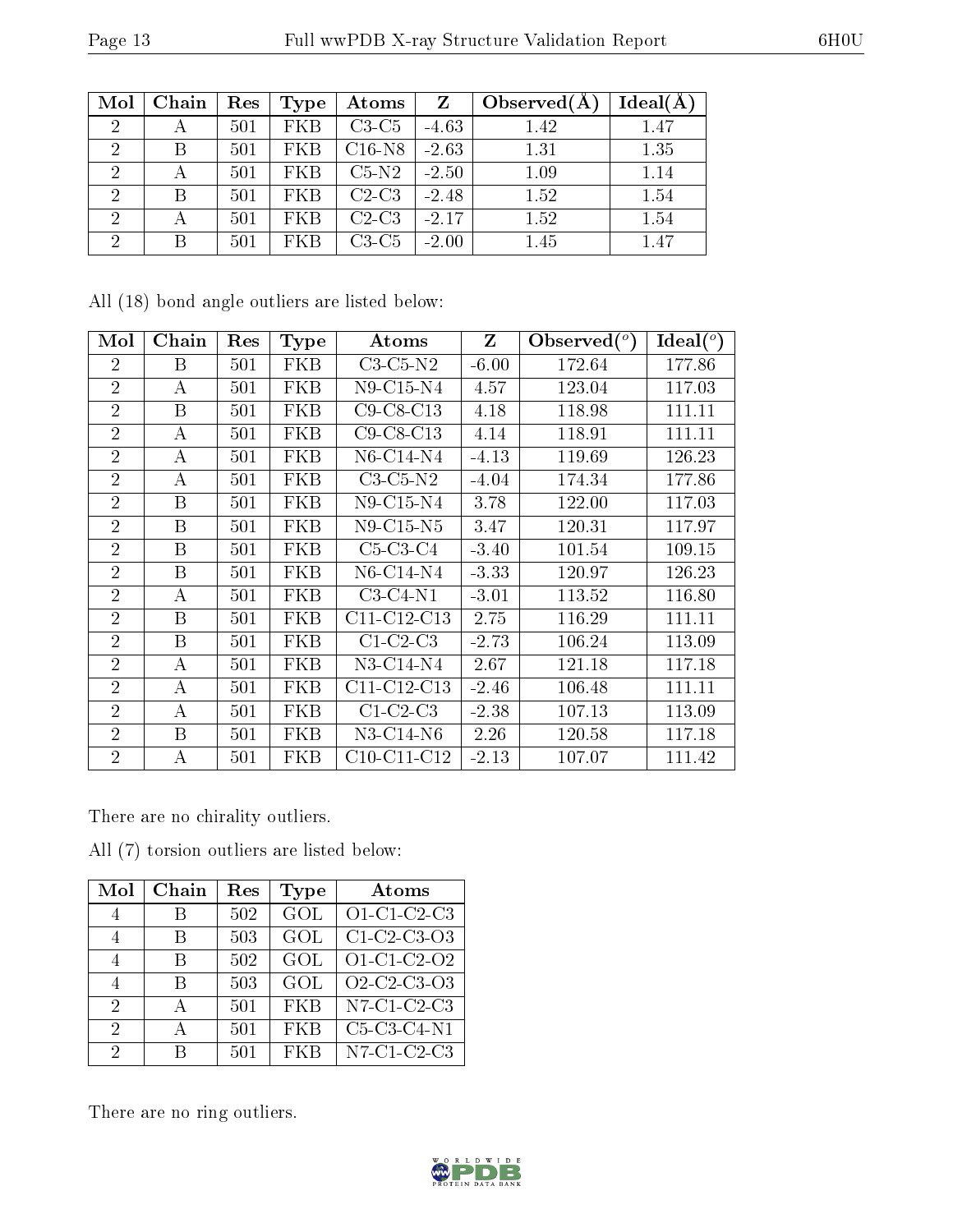No monomer is involved in short contacts.

The following is a two-dimensional graphical depiction of Mogul quality analysis of bond lengths, bond angles, torsion angles, and ring geometry for all instances of the Ligand of Interest. In addition, ligands with molecular weight > 250 and outliers as shown on the validation Tables will also be included. For torsion angles, if less then 5% of the Mogul distribution of torsion angles is within 10 degrees of the torsion angle in question, then that torsion angle is considered an outlier. Any bond that is central to one or more torsion angles identified as an outlier by Mogul will be highlighted in the graph. For rings, the root-mean-square deviation (RMSD) between the ring in question and similar rings identified by Mogul is calculated over all ring torsion angles. If the average RMSD is greater than 60 degrees and the minimal RMSD between the ring in question and any Mogul-identified rings is also greater than 60 degrees, then that ring is considered an outlier. The outliers are highlighted in purple. The color gray indicates Mogul did not find sufficient equivalents in the CSD to analyse the geometry.



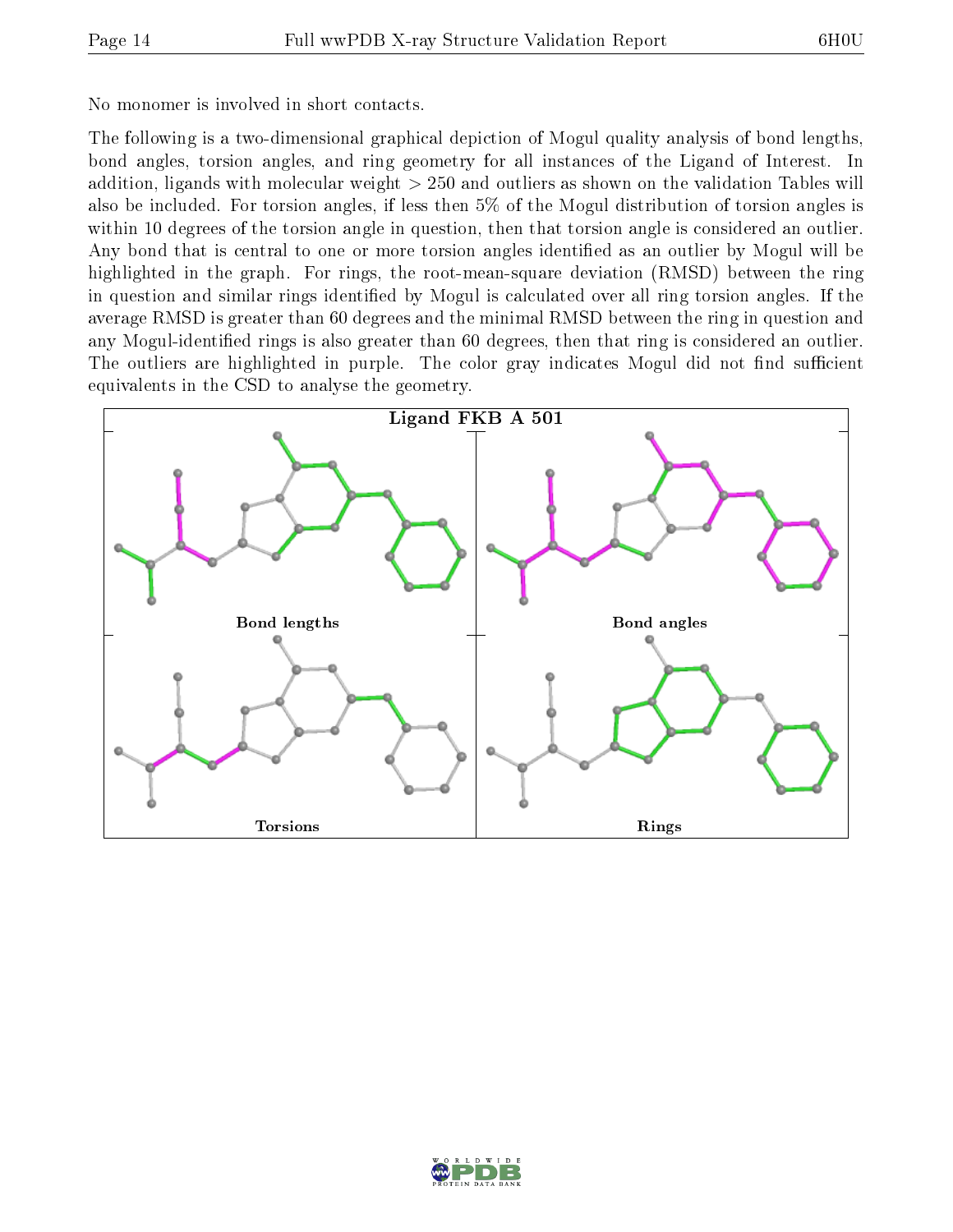

### 5.7 [O](https://www.wwpdb.org/validation/2017/XrayValidationReportHelp#nonstandard_residues_and_ligands)ther polymers (i)

There are no such residues in this entry.

## 5.8 Polymer linkage issues (i)

There are no chain breaks in this entry.

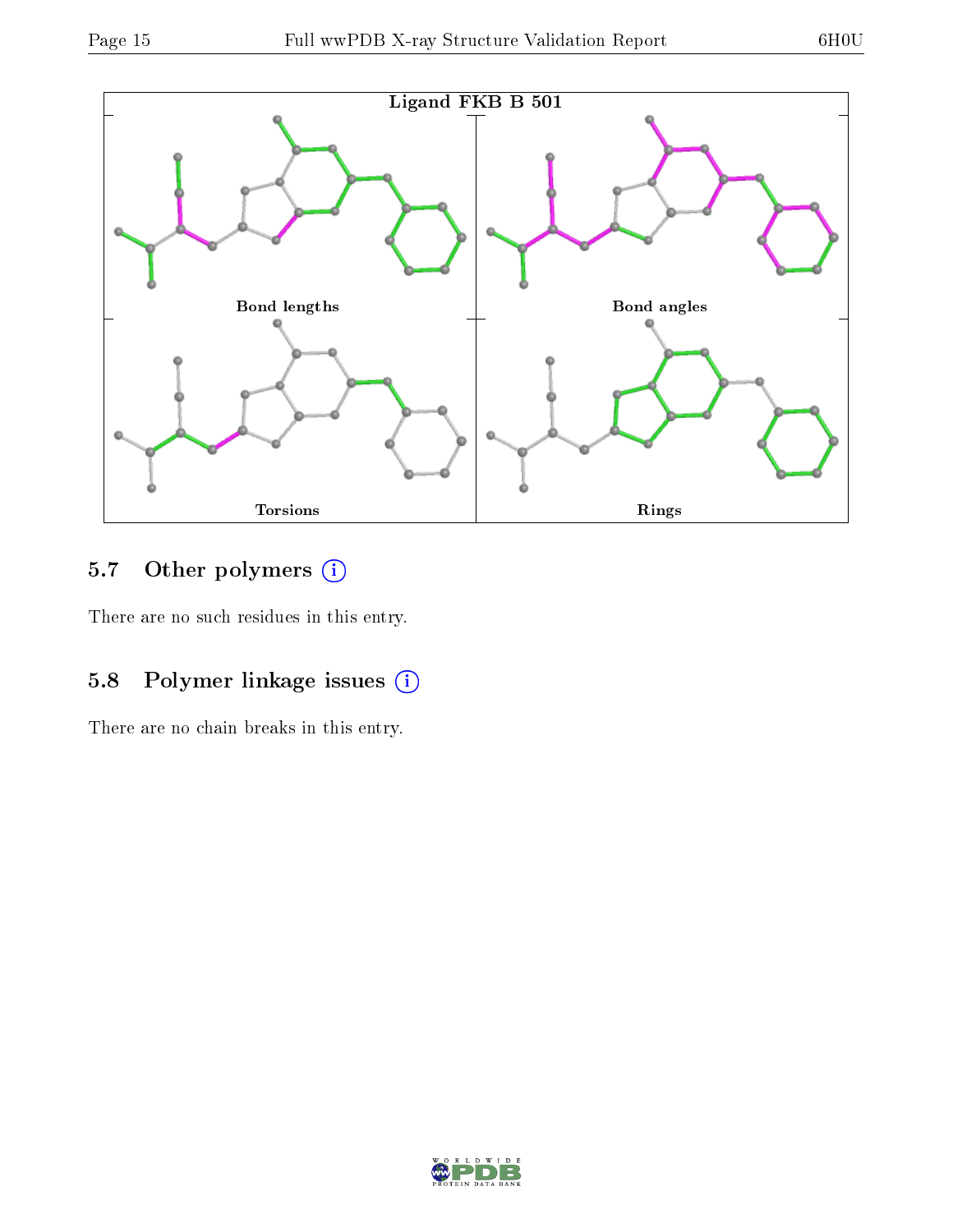# 6 Fit of model and data  $(i)$

## 6.1 Protein, DNA and RNA chains  $(i)$

In the following table, the column labelled  $#RSRZ> 2'$  contains the number (and percentage) of RSRZ outliers, followed by percent RSRZ outliers for the chain as percentile scores relative to all X-ray entries and entries of similar resolution. The OWAB column contains the minimum, median,  $95<sup>th</sup>$  percentile and maximum values of the occupancy-weighted average B-factor per residue. The column labelled ' $Q< 0.9$ ' lists the number of (and percentage) of residues with an average occupancy less than 0.9.

| Mol | Chain | Analysed        | ${ <\hspace{-1.5pt}{\mathrm{RSRZ}} \hspace{-1.5pt}>}$ | $\#\text{RSRZ}\text{>2}$            | $OWAB(A^2)$     | $\rm Q\textcolor{black}{<}0.9$ |
|-----|-------|-----------------|-------------------------------------------------------|-------------------------------------|-----------------|--------------------------------|
|     |       | $348/420(82\%)$ | 0.17                                                  | $\vert 76 \vert$<br>6 (1\%) $70$ \, | 19, 35, 71, 104 |                                |
|     |       | 348/420(82%)    | 0.31                                                  | $12(3\%)$<br>52<br>45               | 20, 32, 71, 133 |                                |
| All | All   | 696/840(82%)    | 0.24                                                  | $18(2\%)$<br>63<br>56               | 19, 34, 71, 133 |                                |

All (18) RSRZ outliers are listed below:

| Mol            | Chain | Res | <b>Type</b>          | $_{\rm RSRZ}$ |
|----------------|-------|-----|----------------------|---------------|
| $\mathbf{1}$   | Β     | 121 | GLU                  | 5.6           |
| $\overline{1}$ | B     | 120 | $\rm GLY$            | 5.1           |
| $\mathbf{1}$   | B     | 308 | $\rm{ARG}$           | 4.9           |
| $\mathbf{1}$   | А     | 93  | PHE                  | 4.5           |
| $\mathbf{1}$   | B     | 77  | ASP                  | 4.3           |
| $\mathbf{1}$   | Β     | 92  | $\rm{ARG}$           | 4.0           |
| $\mathbf 1$    | B     | 123 | <b>LYS</b>           | 3.8           |
| $\mathbf{1}$   | Β     | 93  | PHE                  | 3.6           |
| $\mathbf{1}$   | Β     | 119 | SER                  | 3.6           |
| $\mathbf{1}$   | B     | 91  | ĪУS                  | 3.4           |
| $\mathbf{1}$   | А     | 354 | ${\rm ARG}$          | 3.0           |
| $\mathbf{1}$   | A     | 121 | $\operatorname{GLU}$ | 2.9           |
| $\mathbf{1}$   | A     | 297 | $_{\mathrm{LYS}}$    | 2.6           |
| $\mathbf{1}$   | A     | 124 | ASP                  | 2.5           |
| $\mathbf{1}$   | B     | 302 | THR                  | 2.4           |
| $\mathbf{1}$   | Β     | 347 | ASN                  | 2.3           |
| $\mathbf{1}$   | Β     | 382 | ALA                  | 2.1           |
| $\mathbf 1$    | А     | 367 | LEU                  | $2.0\,$       |

### 6.2 Non-standard residues in protein, DNA, RNA chains (i)

There are no non-standard protein/DNA/RNA residues in this entry.

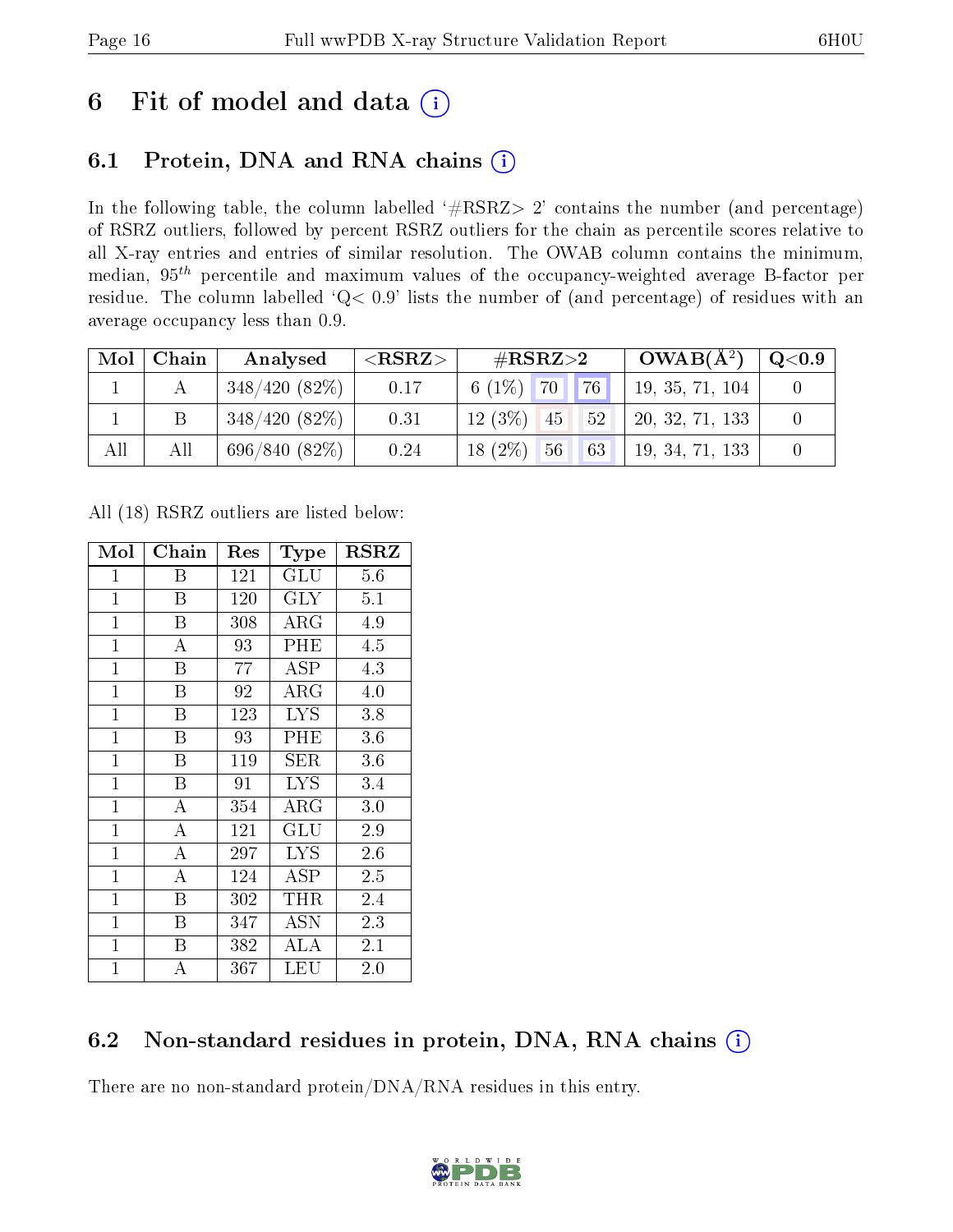#### 6.3 Carbohydrates  $(i)$

There are no carbohydrates in this entry.

#### 6.4 Ligands  $(i)$

In the following table, the Atoms column lists the number of modelled atoms in the group and the number defined in the chemical component dictionary. The B-factors column lists the minimum, median,  $95<sup>th</sup>$  percentile and maximum values of B factors of atoms in the group. The column labelled  $Q < 0.9$ ' lists the number of atoms with occupancy less than 0.9.

| Mol            | Type           | Chain | Res | Atoms | $_{\rm RSCC}$ | <b>RSR</b> | <b>B</b> -factors $\overline{(A^2)}$ | Q <sub>0.9</sub> |
|----------------|----------------|-------|-----|-------|---------------|------------|--------------------------------------|------------------|
| 4              | $\rm GOL$      | Β     | 503 | 6/6   | 0.80          | 0.26       | 42,56,58,59                          | $\cup$           |
| 4              | $\mathrm{GOL}$ | Β     | 502 | 6/6   | 0.84          | 0.19       | 22, 26, 27, 28                       |                  |
| $\overline{2}$ | <b>FKB</b>     | А     | 501 | 24/24 | 0.88          | 0.18       | 35,42,47,53                          |                  |
| 4              | $\mathrm{GOL}$ | А     | 503 | 6/6   | 0.90          | 0.13       | 37,42,42,42                          | 0                |
| 6              | NА             | В     | 506 | 1/1   | 0.90          | 0.40       | 44,44,44,44                          | $\left( \right)$ |
| 3              | MLI            | А     | 502 | 7/7   | 0.91          | 0.12       | 26, 29, 35, 36                       | $\left( \right)$ |
| $\overline{2}$ | <b>FKB</b>     | В     | 501 | 24/24 | 0.94          | 0.13       | 30,34,40,41                          | $\theta$         |
| 5              | CL             | B     | 504 | 1/1   | 0.95          | 0.22       | 44,44,44,44                          | $\left( \right)$ |
| 5              | CL             | В     | 505 | 1/1   | 0.96          | 0.26       | 55, 55, 55, 55                       |                  |

The following is a graphical depiction of the model fit to experimental electron density of all instances of the Ligand of Interest. In addition, ligands with molecular weight  $> 250$  and outliers as shown on the geometry validation Tables will also be included. Each fit is shown from different orientation to approximate a three-dimensional view.

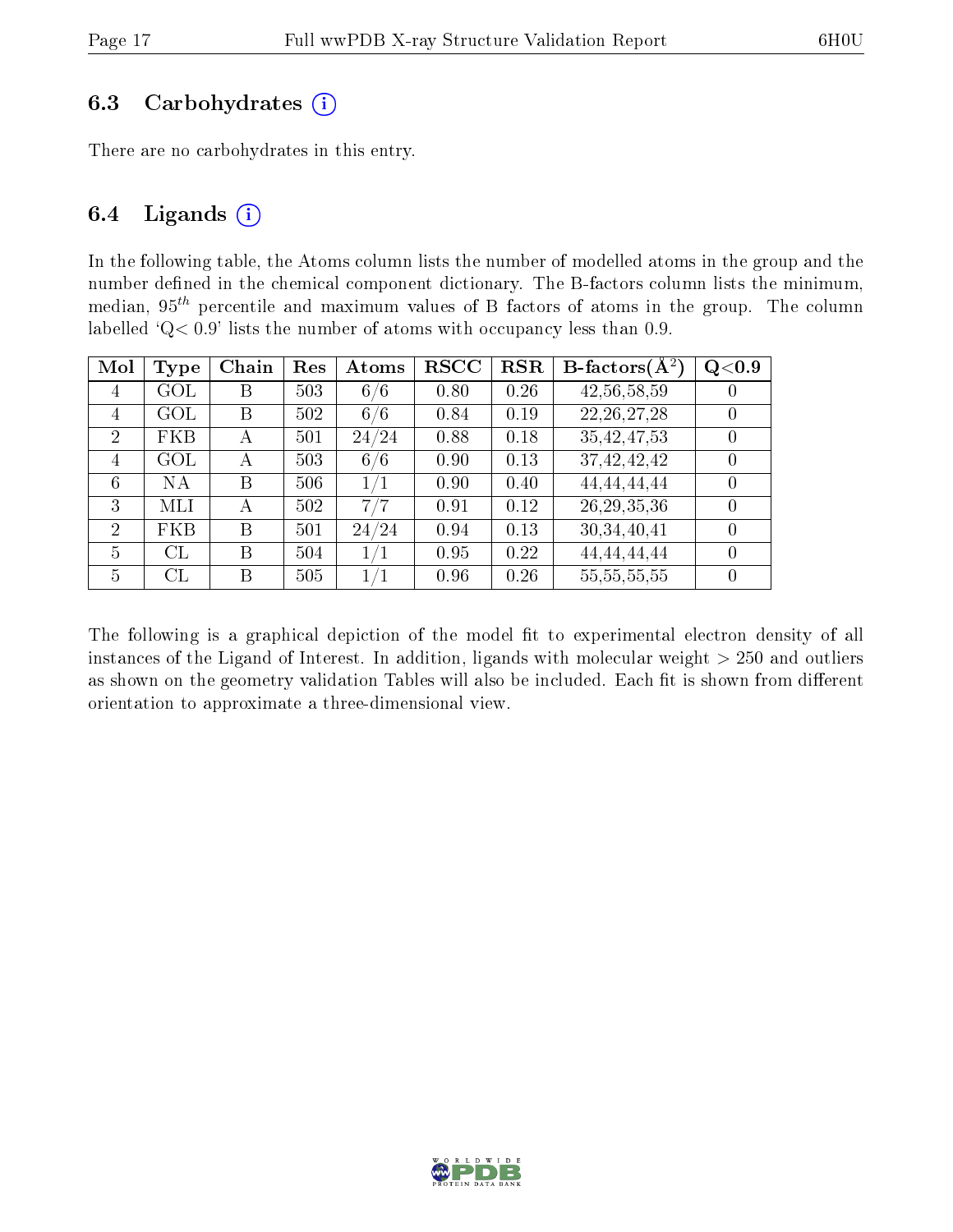